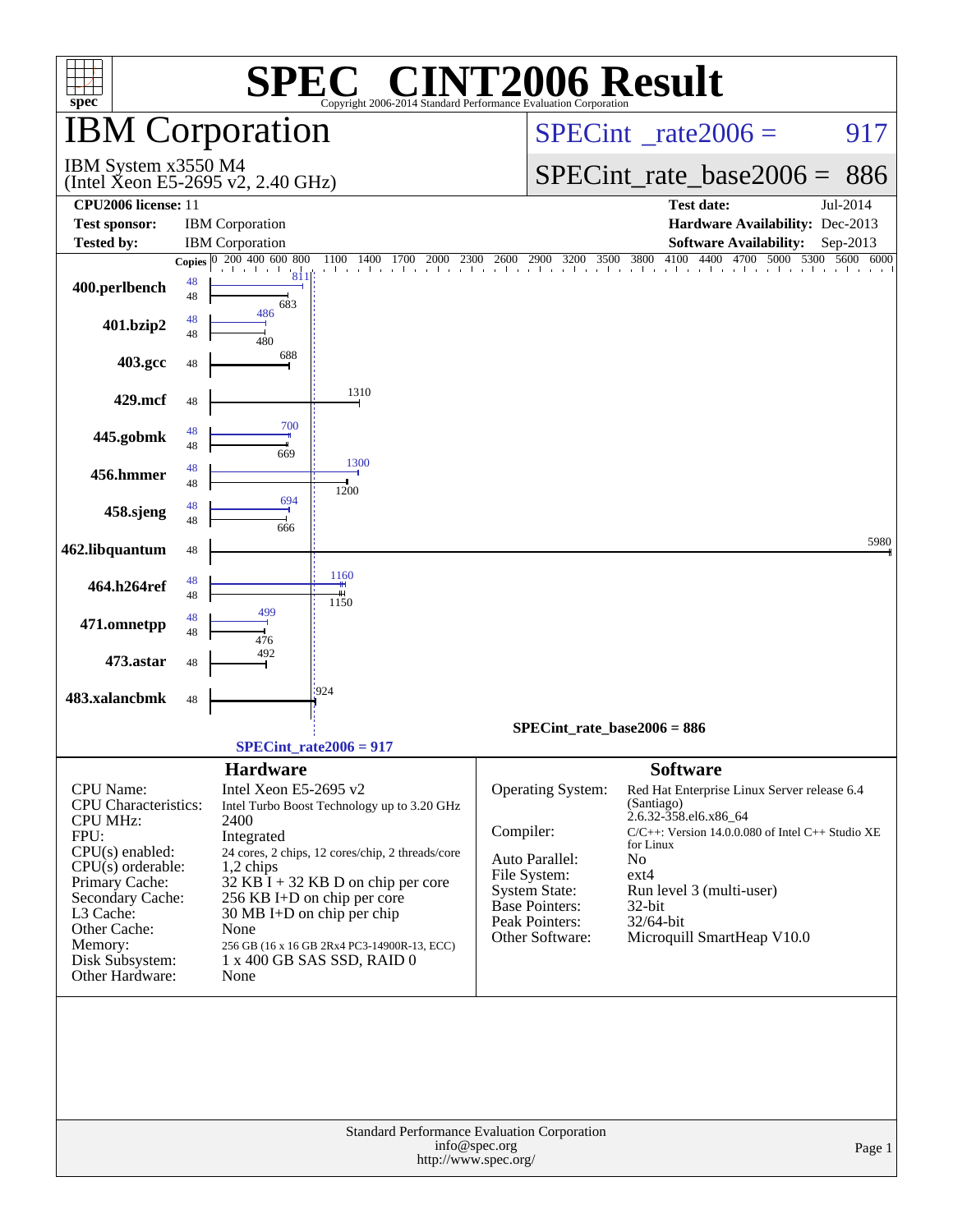

## IBM Corporation

# SPECint rate $2006 = 917$

#### IBM System x3550 M4

(Intel Xeon E5-2695 v2, 2.40 GHz)

[SPECint\\_rate\\_base2006 =](http://www.spec.org/auto/cpu2006/Docs/result-fields.html#SPECintratebase2006) 886

**[CPU2006 license:](http://www.spec.org/auto/cpu2006/Docs/result-fields.html#CPU2006license)** 11 **[Test date:](http://www.spec.org/auto/cpu2006/Docs/result-fields.html#Testdate)** Jul-2014 **[Test sponsor:](http://www.spec.org/auto/cpu2006/Docs/result-fields.html#Testsponsor)** IBM Corporation **[Hardware Availability:](http://www.spec.org/auto/cpu2006/Docs/result-fields.html#HardwareAvailability)** Dec-2013 **[Tested by:](http://www.spec.org/auto/cpu2006/Docs/result-fields.html#Testedby)** IBM Corporation **[Software Availability:](http://www.spec.org/auto/cpu2006/Docs/result-fields.html#SoftwareAvailability)** Sep-2013

#### **[Results Table](http://www.spec.org/auto/cpu2006/Docs/result-fields.html#ResultsTable)**

|                    | <b>Base</b>   |                |       |                                                                                                          |       |                |       | <b>Peak</b>   |                |              |                |              |                |              |
|--------------------|---------------|----------------|-------|----------------------------------------------------------------------------------------------------------|-------|----------------|-------|---------------|----------------|--------------|----------------|--------------|----------------|--------------|
| <b>Benchmark</b>   | <b>Copies</b> | <b>Seconds</b> | Ratio | <b>Seconds</b>                                                                                           | Ratio | <b>Seconds</b> | Ratio | <b>Copies</b> | <b>Seconds</b> | <b>Ratio</b> | <b>Seconds</b> | <b>Ratio</b> | <b>Seconds</b> | <b>Ratio</b> |
| 400.perlbench      | 48            | 687            | 683   | 690                                                                                                      | 680l  | 686            | 684l  | 48            | 579            | 811          | 579            | 809          | 577            | 813          |
| 401.bzip2          | 48            | 965            | 480   | 965                                                                                                      | 480   | 966            | 480   | 48            | 952            | 486          | 950            | 487          | 954            | 486          |
| $403.\mathrm{gcc}$ | 48            | 558            | 692   | 562                                                                                                      | 688   | 562            | 688   | 48            | 558            | 692          | 562            | 688          | 562            | 688          |
| $429$ .mcf         | 48            | 335            | 1310  | 334                                                                                                      | 1310  | 334            | 1310  | 48            | 335            | 1310         | 334            | 1310         | 334            | 1310         |
| $445$ .gobmk       | 48            | 752            | 669   | 740                                                                                                      | 680   | 754            | 668l  | 48            | 732            | 688          | 719            | 700          | 719            | 700          |
| 456.hmmer          | 48            | 374            | 1200  | 372                                                                                                      | 1210  | 372            | 1200  | 48            | 345            | 1300         | 345            | 1300         | 346            | 1300         |
| 458 sjeng          | 48            | 872            | 666   | 873                                                                                                      | 666   | 872            | 666   | 48            | 841            | 690          | 837            | 694          | 837            | 694          |
| 462.libquantum     | 48            | 166            | 5980  | 166                                                                                                      | 5980  | 167            | 5970  | 48            | 166            | 5980         | 166            | 5980         | 167            | 5970         |
| 464.h264ref        | 48            | 933            | 1140  | 903                                                                                                      | 1180  | 925            | 1150  | 48            | 926            | 1150         | 896            | 1190         | 918            | 1160         |
| 471.omnetpp        | 48            | 631            | 476   | 628                                                                                                      | 477   | 632            | 474   | 48            | 601            | 499          | 599            | 501          | 601            | <u>499</u>   |
| $473$ . astar      | 48            | 691            | 488   | 683                                                                                                      | 493   | 685            | 492   | 48            | 691            | 488          | 683            | 493          | 685            | 492          |
| 483.xalancbmk      | 48            | 359            | 924   | 358                                                                                                      | 926   | 359            | 923   | 48            | 359            | 924          | 358            | 926          | 359            | 923          |
|                    |               |                |       | Results appear in the order in which they were run. Bold underlined text indicates a median measurement. |       |                |       |               |                |              |                |              |                |              |

#### **[Submit Notes](http://www.spec.org/auto/cpu2006/Docs/result-fields.html#SubmitNotes)**

 The numactl mechanism was used to bind copies to processors. The config file option 'submit' was used to generate numactl commands to bind each copy to a specific processor. For details, please see the config file.

### **[Operating System Notes](http://www.spec.org/auto/cpu2006/Docs/result-fields.html#OperatingSystemNotes)**

 Stack size set to unlimited using "ulimit -s unlimited" Zone reclaim mode enabled with: echo 1 > /proc/sys/vm/zone\_reclaim\_mode Intel Idle Driver disabled with the following Linux kernel parameter in /etc/grub.conf: intel\_idle.max\_cstate=0

#### **[Platform Notes](http://www.spec.org/auto/cpu2006/Docs/result-fields.html#PlatformNotes)**

 BIOS setting: Operating Mode set to Maximum Performance Sysinfo program /home/SPECcpu-20140116-ic14.0/config/sysinfo.rev6818 \$Rev: 6818 \$ \$Date:: 2012-07-17 #\$ e86d102572650a6e4d596a3cee98f191 running on x3550M4 Tue Jul 29 00:07:19 2014

 This section contains SUT (System Under Test) info as seen by some common utilities. To remove or add to this section, see: <http://www.spec.org/cpu2006/Docs/config.html#sysinfo>

 From /proc/cpuinfo model name : Intel(R) Xeon(R) CPU E5-2695 v2 @ 2.40GHz 2 "physical id"s (chips) Continued on next page

> Standard Performance Evaluation Corporation [info@spec.org](mailto:info@spec.org) <http://www.spec.org/>

Page 2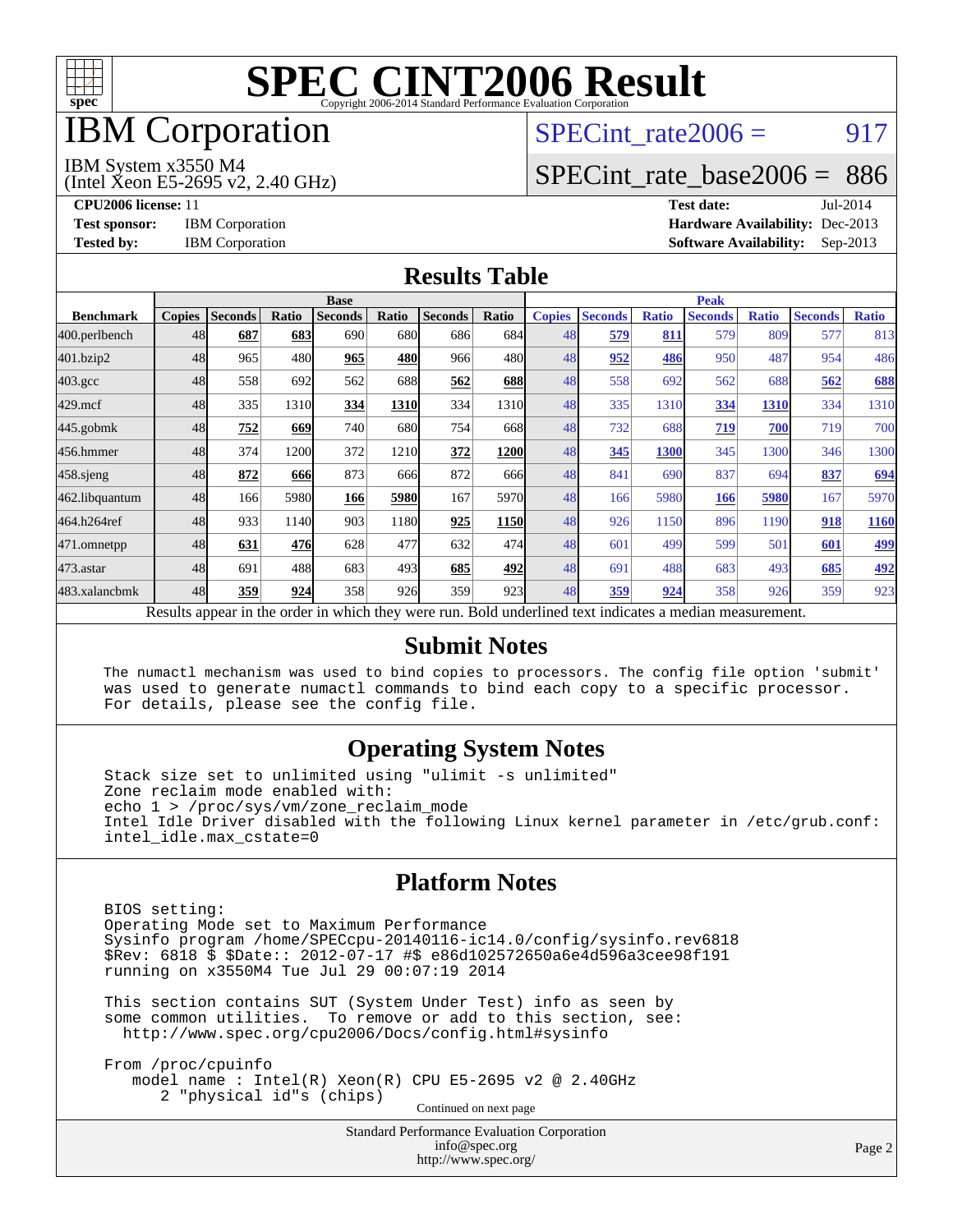

IBM Corporation

SPECint rate $2006 = 917$ 

(Intel Xeon E5-2695 v2, 2.40 GHz) IBM System x3550 M4

[SPECint\\_rate\\_base2006 =](http://www.spec.org/auto/cpu2006/Docs/result-fields.html#SPECintratebase2006) 886

**[Tested by:](http://www.spec.org/auto/cpu2006/Docs/result-fields.html#Testedby)** IBM Corporation **[Software Availability:](http://www.spec.org/auto/cpu2006/Docs/result-fields.html#SoftwareAvailability)** Sep-2013

**[CPU2006 license:](http://www.spec.org/auto/cpu2006/Docs/result-fields.html#CPU2006license)** 11 **[Test date:](http://www.spec.org/auto/cpu2006/Docs/result-fields.html#Testdate)** Jul-2014 **[Test sponsor:](http://www.spec.org/auto/cpu2006/Docs/result-fields.html#Testsponsor)** IBM Corporation **[Hardware Availability:](http://www.spec.org/auto/cpu2006/Docs/result-fields.html#HardwareAvailability)** Dec-2013

#### **[Platform Notes \(Continued\)](http://www.spec.org/auto/cpu2006/Docs/result-fields.html#PlatformNotes)**

 48 "processors" cores, siblings (Caution: counting these is hw and system dependent. The following excerpts from /proc/cpuinfo might not be reliable. Use with caution.) cpu cores : 12 siblings : 24 physical 0: cores 0 1 2 3 4 5 8 9 10 11 12 13 physical 1: cores 0 1 2 3 4 5 8 9 10 11 12 13 cache size : 30720 KB From /proc/meminfo MemTotal: 264461580 kB HugePages\_Total: 0<br>Hugepagesize: 2048 kB Hugepagesize: /usr/bin/lsb\_release -d Red Hat Enterprise Linux Server release 6.4 (Santiago) From /etc/\*release\* /etc/\*version\* redhat-release: Red Hat Enterprise Linux Server release 6.4 (Santiago) system-release: Red Hat Enterprise Linux Server release 6.4 (Santiago) system-release-cpe: cpe:/o:redhat:enterprise\_linux:6server:ga:server uname -a: Linux x3550M4 2.6.32-358.18.1.el6.x86\_64 #1 SMP Fri Aug 2 17:04:38 EDT 2013 x86\_64 x86\_64 x86\_64 GNU/Linux run-level 3 Jul 25 15:32 SPEC is set to: /home/SPECcpu-20140116-ic14.0 Filesystem Type Size Used Avail Use% Mounted on /dev/mapper/vg\_x3550m4-lv\_home ext4 312G 207G 90G 70% /home Additional information from dmidecode: BIOS IBM -[D7E133GUS-1.50]- 08/09/2013 Memory: 8x Not Specified Not Specified 16x Samsung M393B2G70QH0-CMA 16 GB 1867 MHz 2 rank (End of data from sysinfo program) **[General Notes](http://www.spec.org/auto/cpu2006/Docs/result-fields.html#GeneralNotes)**

Environment variables set by runspec before the start of the run: LD\_LIBRARY\_PATH = "/home/SPECcpu-20140116-ic14.0/libs/32:/home/SPECcpu-20140116-ic14.0/libs/64:/home/SPECcpu-20140116-ic14.0/sh"

 Binaries compiled on a system with 1x Core i7-860 CPU + 8GB memory using RedHat EL 6.4 Transparent Huge Pages enabled with: echo always > /sys/kernel/mm/redhat\_transparent\_hugepage/enabled Continued on next page

> Standard Performance Evaluation Corporation [info@spec.org](mailto:info@spec.org) <http://www.spec.org/>

Page 3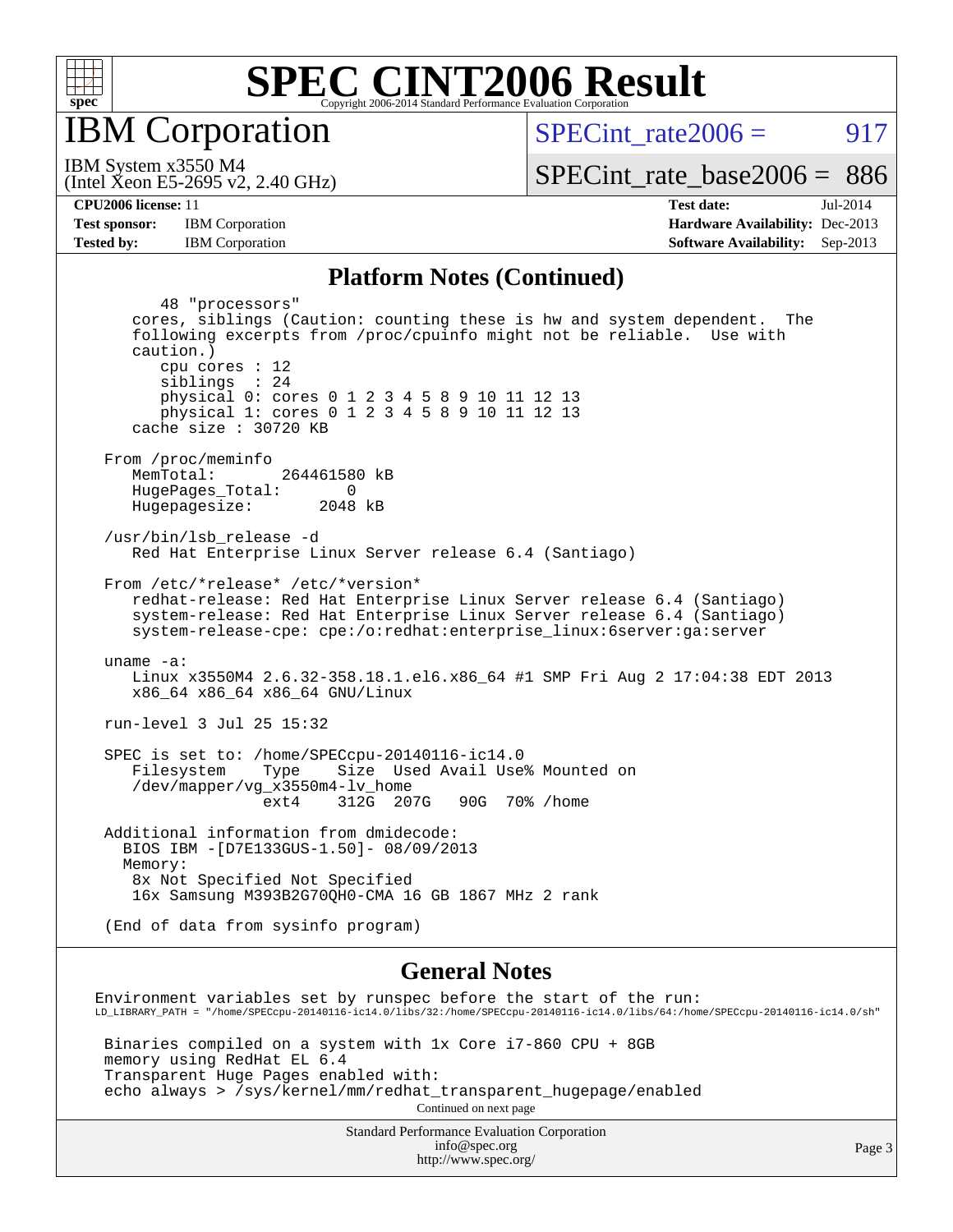

IBM Corporation

SPECint rate $2006 = 917$ 

(Intel Xeon E5-2695 v2, 2.40 GHz) IBM System x3550 M4

[SPECint\\_rate\\_base2006 =](http://www.spec.org/auto/cpu2006/Docs/result-fields.html#SPECintratebase2006) 886

**[Test sponsor:](http://www.spec.org/auto/cpu2006/Docs/result-fields.html#Testsponsor)** IBM Corporation **[Hardware Availability:](http://www.spec.org/auto/cpu2006/Docs/result-fields.html#HardwareAvailability)** Dec-2013

**[CPU2006 license:](http://www.spec.org/auto/cpu2006/Docs/result-fields.html#CPU2006license)** 11 **[Test date:](http://www.spec.org/auto/cpu2006/Docs/result-fields.html#Testdate)** Jul-2014 **[Tested by:](http://www.spec.org/auto/cpu2006/Docs/result-fields.html#Testedby)** IBM Corporation **[Software Availability:](http://www.spec.org/auto/cpu2006/Docs/result-fields.html#SoftwareAvailability)** Sep-2013

#### **[General Notes \(Continued\)](http://www.spec.org/auto/cpu2006/Docs/result-fields.html#GeneralNotes)**

 Filesystem page cache cleared with: echo 1> /proc/sys/vm/drop\_caches runspec command invoked through numactl i.e.: numactl --interleave=all runspec <etc>

### **[Base Compiler Invocation](http://www.spec.org/auto/cpu2006/Docs/result-fields.html#BaseCompilerInvocation)**

[C benchmarks](http://www.spec.org/auto/cpu2006/Docs/result-fields.html#Cbenchmarks): [icc -m32](http://www.spec.org/cpu2006/results/res2014q3/cpu2006-20140731-30720.flags.html#user_CCbase_intel_icc_5ff4a39e364c98233615fdd38438c6f2)

[C++ benchmarks:](http://www.spec.org/auto/cpu2006/Docs/result-fields.html#CXXbenchmarks) [icpc -m32](http://www.spec.org/cpu2006/results/res2014q3/cpu2006-20140731-30720.flags.html#user_CXXbase_intel_icpc_4e5a5ef1a53fd332b3c49e69c3330699)

### **[Base Portability Flags](http://www.spec.org/auto/cpu2006/Docs/result-fields.html#BasePortabilityFlags)**

 400.perlbench: [-DSPEC\\_CPU\\_LINUX\\_IA32](http://www.spec.org/cpu2006/results/res2014q3/cpu2006-20140731-30720.flags.html#b400.perlbench_baseCPORTABILITY_DSPEC_CPU_LINUX_IA32) 462.libquantum: [-DSPEC\\_CPU\\_LINUX](http://www.spec.org/cpu2006/results/res2014q3/cpu2006-20140731-30720.flags.html#b462.libquantum_baseCPORTABILITY_DSPEC_CPU_LINUX) 483.xalancbmk: [-DSPEC\\_CPU\\_LINUX](http://www.spec.org/cpu2006/results/res2014q3/cpu2006-20140731-30720.flags.html#b483.xalancbmk_baseCXXPORTABILITY_DSPEC_CPU_LINUX)

## **[Base Optimization Flags](http://www.spec.org/auto/cpu2006/Docs/result-fields.html#BaseOptimizationFlags)**

[C benchmarks](http://www.spec.org/auto/cpu2006/Docs/result-fields.html#Cbenchmarks):

[-xSSE4.2](http://www.spec.org/cpu2006/results/res2014q3/cpu2006-20140731-30720.flags.html#user_CCbase_f-xSSE42_f91528193cf0b216347adb8b939d4107) [-ipo](http://www.spec.org/cpu2006/results/res2014q3/cpu2006-20140731-30720.flags.html#user_CCbase_f-ipo) [-O3](http://www.spec.org/cpu2006/results/res2014q3/cpu2006-20140731-30720.flags.html#user_CCbase_f-O3) [-no-prec-div](http://www.spec.org/cpu2006/results/res2014q3/cpu2006-20140731-30720.flags.html#user_CCbase_f-no-prec-div) [-opt-prefetch](http://www.spec.org/cpu2006/results/res2014q3/cpu2006-20140731-30720.flags.html#user_CCbase_f-opt-prefetch) [-opt-mem-layout-trans=3](http://www.spec.org/cpu2006/results/res2014q3/cpu2006-20140731-30720.flags.html#user_CCbase_f-opt-mem-layout-trans_a7b82ad4bd7abf52556d4961a2ae94d5)

[C++ benchmarks:](http://www.spec.org/auto/cpu2006/Docs/result-fields.html#CXXbenchmarks)

[-xSSE4.2](http://www.spec.org/cpu2006/results/res2014q3/cpu2006-20140731-30720.flags.html#user_CXXbase_f-xSSE42_f91528193cf0b216347adb8b939d4107) [-ipo](http://www.spec.org/cpu2006/results/res2014q3/cpu2006-20140731-30720.flags.html#user_CXXbase_f-ipo) [-O3](http://www.spec.org/cpu2006/results/res2014q3/cpu2006-20140731-30720.flags.html#user_CXXbase_f-O3) [-no-prec-div](http://www.spec.org/cpu2006/results/res2014q3/cpu2006-20140731-30720.flags.html#user_CXXbase_f-no-prec-div) [-opt-prefetch](http://www.spec.org/cpu2006/results/res2014q3/cpu2006-20140731-30720.flags.html#user_CXXbase_f-opt-prefetch) [-opt-mem-layout-trans=3](http://www.spec.org/cpu2006/results/res2014q3/cpu2006-20140731-30720.flags.html#user_CXXbase_f-opt-mem-layout-trans_a7b82ad4bd7abf52556d4961a2ae94d5) [-Wl,-z,muldefs](http://www.spec.org/cpu2006/results/res2014q3/cpu2006-20140731-30720.flags.html#user_CXXbase_link_force_multiple1_74079c344b956b9658436fd1b6dd3a8a) [-L/sh -lsmartheap](http://www.spec.org/cpu2006/results/res2014q3/cpu2006-20140731-30720.flags.html#user_CXXbase_SmartHeap_32f6c82aa1ed9c52345d30cf6e4a0499)

### **[Base Other Flags](http://www.spec.org/auto/cpu2006/Docs/result-fields.html#BaseOtherFlags)**

[C benchmarks](http://www.spec.org/auto/cpu2006/Docs/result-fields.html#Cbenchmarks):

403.gcc: [-Dalloca=\\_alloca](http://www.spec.org/cpu2006/results/res2014q3/cpu2006-20140731-30720.flags.html#b403.gcc_baseEXTRA_CFLAGS_Dalloca_be3056838c12de2578596ca5467af7f3)

## **[Peak Compiler Invocation](http://www.spec.org/auto/cpu2006/Docs/result-fields.html#PeakCompilerInvocation)**

[C benchmarks \(except as noted below\)](http://www.spec.org/auto/cpu2006/Docs/result-fields.html#Cbenchmarksexceptasnotedbelow): [icc -m32](http://www.spec.org/cpu2006/results/res2014q3/cpu2006-20140731-30720.flags.html#user_CCpeak_intel_icc_5ff4a39e364c98233615fdd38438c6f2)

400.perlbench: [icc -m64](http://www.spec.org/cpu2006/results/res2014q3/cpu2006-20140731-30720.flags.html#user_peakCCLD400_perlbench_intel_icc_64bit_bda6cc9af1fdbb0edc3795bac97ada53)

Continued on next page

Standard Performance Evaluation Corporation [info@spec.org](mailto:info@spec.org) <http://www.spec.org/>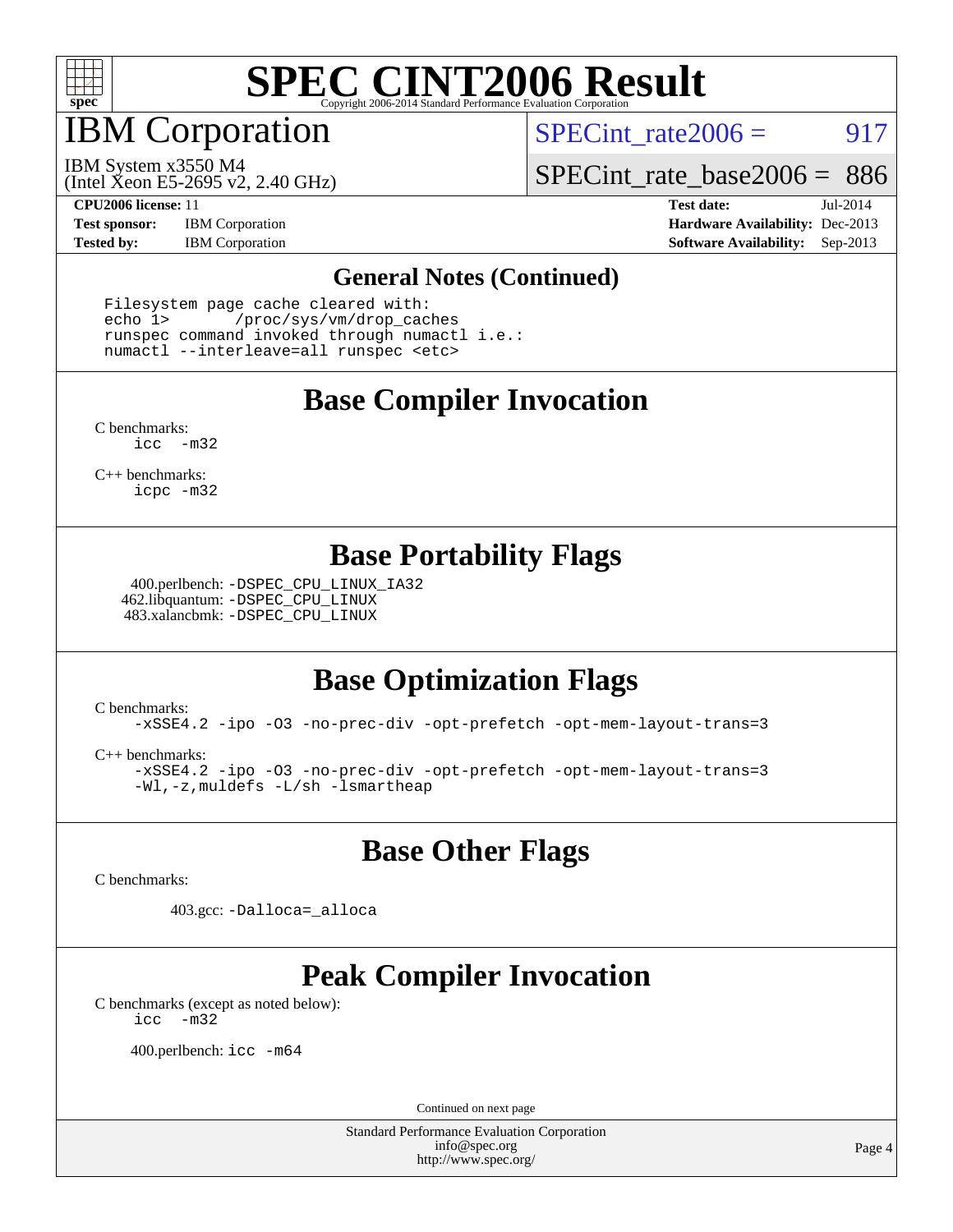

IBM Corporation

SPECint rate $2006 = 917$ 

(Intel Xeon E5-2695 v2, 2.40 GHz) IBM System x3550 M4

SPECint rate base2006 =  $886$ 

**[CPU2006 license:](http://www.spec.org/auto/cpu2006/Docs/result-fields.html#CPU2006license)** 11 **[Test date:](http://www.spec.org/auto/cpu2006/Docs/result-fields.html#Testdate)** Jul-2014 **[Test sponsor:](http://www.spec.org/auto/cpu2006/Docs/result-fields.html#Testsponsor)** IBM Corporation **[Hardware Availability:](http://www.spec.org/auto/cpu2006/Docs/result-fields.html#HardwareAvailability)** Dec-2013 [Tested by:](http://www.spec.org/auto/cpu2006/Docs/result-fields.html#Testedby) IBM Corporation **[Software Availability:](http://www.spec.org/auto/cpu2006/Docs/result-fields.html#SoftwareAvailability)** Sep-2013

## **[Peak Compiler Invocation \(Continued\)](http://www.spec.org/auto/cpu2006/Docs/result-fields.html#PeakCompilerInvocation)**

401.bzip2: [icc -m64](http://www.spec.org/cpu2006/results/res2014q3/cpu2006-20140731-30720.flags.html#user_peakCCLD401_bzip2_intel_icc_64bit_bda6cc9af1fdbb0edc3795bac97ada53)

456.hmmer: [icc -m64](http://www.spec.org/cpu2006/results/res2014q3/cpu2006-20140731-30720.flags.html#user_peakCCLD456_hmmer_intel_icc_64bit_bda6cc9af1fdbb0edc3795bac97ada53)

 $458 \text{.}$ sjeng: icc  $-\text{m64}$ 

[C++ benchmarks:](http://www.spec.org/auto/cpu2006/Docs/result-fields.html#CXXbenchmarks)

[icpc -m32](http://www.spec.org/cpu2006/results/res2014q3/cpu2006-20140731-30720.flags.html#user_CXXpeak_intel_icpc_4e5a5ef1a53fd332b3c49e69c3330699)

**[Peak Portability Flags](http://www.spec.org/auto/cpu2006/Docs/result-fields.html#PeakPortabilityFlags)**

 400.perlbench: [-DSPEC\\_CPU\\_LP64](http://www.spec.org/cpu2006/results/res2014q3/cpu2006-20140731-30720.flags.html#b400.perlbench_peakCPORTABILITY_DSPEC_CPU_LP64) [-DSPEC\\_CPU\\_LINUX\\_X64](http://www.spec.org/cpu2006/results/res2014q3/cpu2006-20140731-30720.flags.html#b400.perlbench_peakCPORTABILITY_DSPEC_CPU_LINUX_X64) 401.bzip2: [-DSPEC\\_CPU\\_LP64](http://www.spec.org/cpu2006/results/res2014q3/cpu2006-20140731-30720.flags.html#suite_peakCPORTABILITY401_bzip2_DSPEC_CPU_LP64) 456.hmmer: [-DSPEC\\_CPU\\_LP64](http://www.spec.org/cpu2006/results/res2014q3/cpu2006-20140731-30720.flags.html#suite_peakCPORTABILITY456_hmmer_DSPEC_CPU_LP64) 458.sjeng: [-DSPEC\\_CPU\\_LP64](http://www.spec.org/cpu2006/results/res2014q3/cpu2006-20140731-30720.flags.html#suite_peakCPORTABILITY458_sjeng_DSPEC_CPU_LP64) 462.libquantum: [-DSPEC\\_CPU\\_LINUX](http://www.spec.org/cpu2006/results/res2014q3/cpu2006-20140731-30720.flags.html#b462.libquantum_peakCPORTABILITY_DSPEC_CPU_LINUX) 483.xalancbmk: [-DSPEC\\_CPU\\_LINUX](http://www.spec.org/cpu2006/results/res2014q3/cpu2006-20140731-30720.flags.html#b483.xalancbmk_peakCXXPORTABILITY_DSPEC_CPU_LINUX)

## **[Peak Optimization Flags](http://www.spec.org/auto/cpu2006/Docs/result-fields.html#PeakOptimizationFlags)**

[C benchmarks](http://www.spec.org/auto/cpu2006/Docs/result-fields.html#Cbenchmarks):

 400.perlbench: [-xSSE4.2](http://www.spec.org/cpu2006/results/res2014q3/cpu2006-20140731-30720.flags.html#user_peakPASS2_CFLAGSPASS2_LDCFLAGS400_perlbench_f-xSSE42_f91528193cf0b216347adb8b939d4107)(pass 2) [-prof-gen](http://www.spec.org/cpu2006/results/res2014q3/cpu2006-20140731-30720.flags.html#user_peakPASS1_CFLAGSPASS1_LDCFLAGS400_perlbench_prof_gen_e43856698f6ca7b7e442dfd80e94a8fc)(pass 1) [-ipo](http://www.spec.org/cpu2006/results/res2014q3/cpu2006-20140731-30720.flags.html#user_peakPASS2_CFLAGSPASS2_LDCFLAGS400_perlbench_f-ipo)(pass 2) [-O3](http://www.spec.org/cpu2006/results/res2014q3/cpu2006-20140731-30720.flags.html#user_peakPASS2_CFLAGSPASS2_LDCFLAGS400_perlbench_f-O3)(pass 2) [-no-prec-div](http://www.spec.org/cpu2006/results/res2014q3/cpu2006-20140731-30720.flags.html#user_peakPASS2_CFLAGSPASS2_LDCFLAGS400_perlbench_f-no-prec-div)(pass 2) [-prof-use](http://www.spec.org/cpu2006/results/res2014q3/cpu2006-20140731-30720.flags.html#user_peakPASS2_CFLAGSPASS2_LDCFLAGS400_perlbench_prof_use_bccf7792157ff70d64e32fe3e1250b55)(pass 2) [-auto-ilp32](http://www.spec.org/cpu2006/results/res2014q3/cpu2006-20140731-30720.flags.html#user_peakCOPTIMIZE400_perlbench_f-auto-ilp32) 401.bzip2: [-xSSE4.2](http://www.spec.org/cpu2006/results/res2014q3/cpu2006-20140731-30720.flags.html#user_peakPASS2_CFLAGSPASS2_LDCFLAGS401_bzip2_f-xSSE42_f91528193cf0b216347adb8b939d4107)(pass 2) [-prof-gen](http://www.spec.org/cpu2006/results/res2014q3/cpu2006-20140731-30720.flags.html#user_peakPASS1_CFLAGSPASS1_LDCFLAGS401_bzip2_prof_gen_e43856698f6ca7b7e442dfd80e94a8fc)(pass 1) [-ipo](http://www.spec.org/cpu2006/results/res2014q3/cpu2006-20140731-30720.flags.html#user_peakPASS2_CFLAGSPASS2_LDCFLAGS401_bzip2_f-ipo)(pass 2) [-O3](http://www.spec.org/cpu2006/results/res2014q3/cpu2006-20140731-30720.flags.html#user_peakPASS2_CFLAGSPASS2_LDCFLAGS401_bzip2_f-O3)(pass 2) [-no-prec-div](http://www.spec.org/cpu2006/results/res2014q3/cpu2006-20140731-30720.flags.html#user_peakPASS2_CFLAGSPASS2_LDCFLAGS401_bzip2_f-no-prec-div)(pass 2) [-prof-use](http://www.spec.org/cpu2006/results/res2014q3/cpu2006-20140731-30720.flags.html#user_peakPASS2_CFLAGSPASS2_LDCFLAGS401_bzip2_prof_use_bccf7792157ff70d64e32fe3e1250b55)(pass 2) [-opt-prefetch](http://www.spec.org/cpu2006/results/res2014q3/cpu2006-20140731-30720.flags.html#user_peakCOPTIMIZE401_bzip2_f-opt-prefetch) [-auto-ilp32](http://www.spec.org/cpu2006/results/res2014q3/cpu2006-20140731-30720.flags.html#user_peakCOPTIMIZE401_bzip2_f-auto-ilp32) [-ansi-alias](http://www.spec.org/cpu2006/results/res2014q3/cpu2006-20140731-30720.flags.html#user_peakCOPTIMIZE401_bzip2_f-ansi-alias)  $403.\text{gcc: basepeak}$  = yes  $429$ .mcf: basepeak = yes 445.gobmk: [-xSSE4.2](http://www.spec.org/cpu2006/results/res2014q3/cpu2006-20140731-30720.flags.html#user_peakPASS2_CFLAGSPASS2_LDCFLAGS445_gobmk_f-xSSE42_f91528193cf0b216347adb8b939d4107)(pass 2) [-prof-gen](http://www.spec.org/cpu2006/results/res2014q3/cpu2006-20140731-30720.flags.html#user_peakPASS1_CFLAGSPASS1_LDCFLAGS445_gobmk_prof_gen_e43856698f6ca7b7e442dfd80e94a8fc)(pass 1) [-prof-use](http://www.spec.org/cpu2006/results/res2014q3/cpu2006-20140731-30720.flags.html#user_peakPASS2_CFLAGSPASS2_LDCFLAGS445_gobmk_prof_use_bccf7792157ff70d64e32fe3e1250b55)(pass 2) [-ansi-alias](http://www.spec.org/cpu2006/results/res2014q3/cpu2006-20140731-30720.flags.html#user_peakCOPTIMIZE445_gobmk_f-ansi-alias) [-opt-mem-layout-trans=3](http://www.spec.org/cpu2006/results/res2014q3/cpu2006-20140731-30720.flags.html#user_peakCOPTIMIZE445_gobmk_f-opt-mem-layout-trans_a7b82ad4bd7abf52556d4961a2ae94d5) 456.hmmer: [-xSSE4.2](http://www.spec.org/cpu2006/results/res2014q3/cpu2006-20140731-30720.flags.html#user_peakCOPTIMIZE456_hmmer_f-xSSE42_f91528193cf0b216347adb8b939d4107) [-ipo](http://www.spec.org/cpu2006/results/res2014q3/cpu2006-20140731-30720.flags.html#user_peakCOPTIMIZE456_hmmer_f-ipo) [-O3](http://www.spec.org/cpu2006/results/res2014q3/cpu2006-20140731-30720.flags.html#user_peakCOPTIMIZE456_hmmer_f-O3) [-no-prec-div](http://www.spec.org/cpu2006/results/res2014q3/cpu2006-20140731-30720.flags.html#user_peakCOPTIMIZE456_hmmer_f-no-prec-div) [-unroll2](http://www.spec.org/cpu2006/results/res2014q3/cpu2006-20140731-30720.flags.html#user_peakCOPTIMIZE456_hmmer_f-unroll_784dae83bebfb236979b41d2422d7ec2) [-auto-ilp32](http://www.spec.org/cpu2006/results/res2014q3/cpu2006-20140731-30720.flags.html#user_peakCOPTIMIZE456_hmmer_f-auto-ilp32) 458.sjeng: [-xSSE4.2](http://www.spec.org/cpu2006/results/res2014q3/cpu2006-20140731-30720.flags.html#user_peakPASS2_CFLAGSPASS2_LDCFLAGS458_sjeng_f-xSSE42_f91528193cf0b216347adb8b939d4107)(pass 2) [-prof-gen](http://www.spec.org/cpu2006/results/res2014q3/cpu2006-20140731-30720.flags.html#user_peakPASS1_CFLAGSPASS1_LDCFLAGS458_sjeng_prof_gen_e43856698f6ca7b7e442dfd80e94a8fc)(pass 1) [-ipo](http://www.spec.org/cpu2006/results/res2014q3/cpu2006-20140731-30720.flags.html#user_peakPASS2_CFLAGSPASS2_LDCFLAGS458_sjeng_f-ipo)(pass 2) [-O3](http://www.spec.org/cpu2006/results/res2014q3/cpu2006-20140731-30720.flags.html#user_peakPASS2_CFLAGSPASS2_LDCFLAGS458_sjeng_f-O3)(pass 2) [-no-prec-div](http://www.spec.org/cpu2006/results/res2014q3/cpu2006-20140731-30720.flags.html#user_peakPASS2_CFLAGSPASS2_LDCFLAGS458_sjeng_f-no-prec-div)(pass 2) [-prof-use](http://www.spec.org/cpu2006/results/res2014q3/cpu2006-20140731-30720.flags.html#user_peakPASS2_CFLAGSPASS2_LDCFLAGS458_sjeng_prof_use_bccf7792157ff70d64e32fe3e1250b55)(pass 2) [-unroll4](http://www.spec.org/cpu2006/results/res2014q3/cpu2006-20140731-30720.flags.html#user_peakCOPTIMIZE458_sjeng_f-unroll_4e5e4ed65b7fd20bdcd365bec371b81f) [-auto-ilp32](http://www.spec.org/cpu2006/results/res2014q3/cpu2006-20140731-30720.flags.html#user_peakCOPTIMIZE458_sjeng_f-auto-ilp32) 462.libquantum: basepeak = yes

Continued on next page

Standard Performance Evaluation Corporation [info@spec.org](mailto:info@spec.org) <http://www.spec.org/>